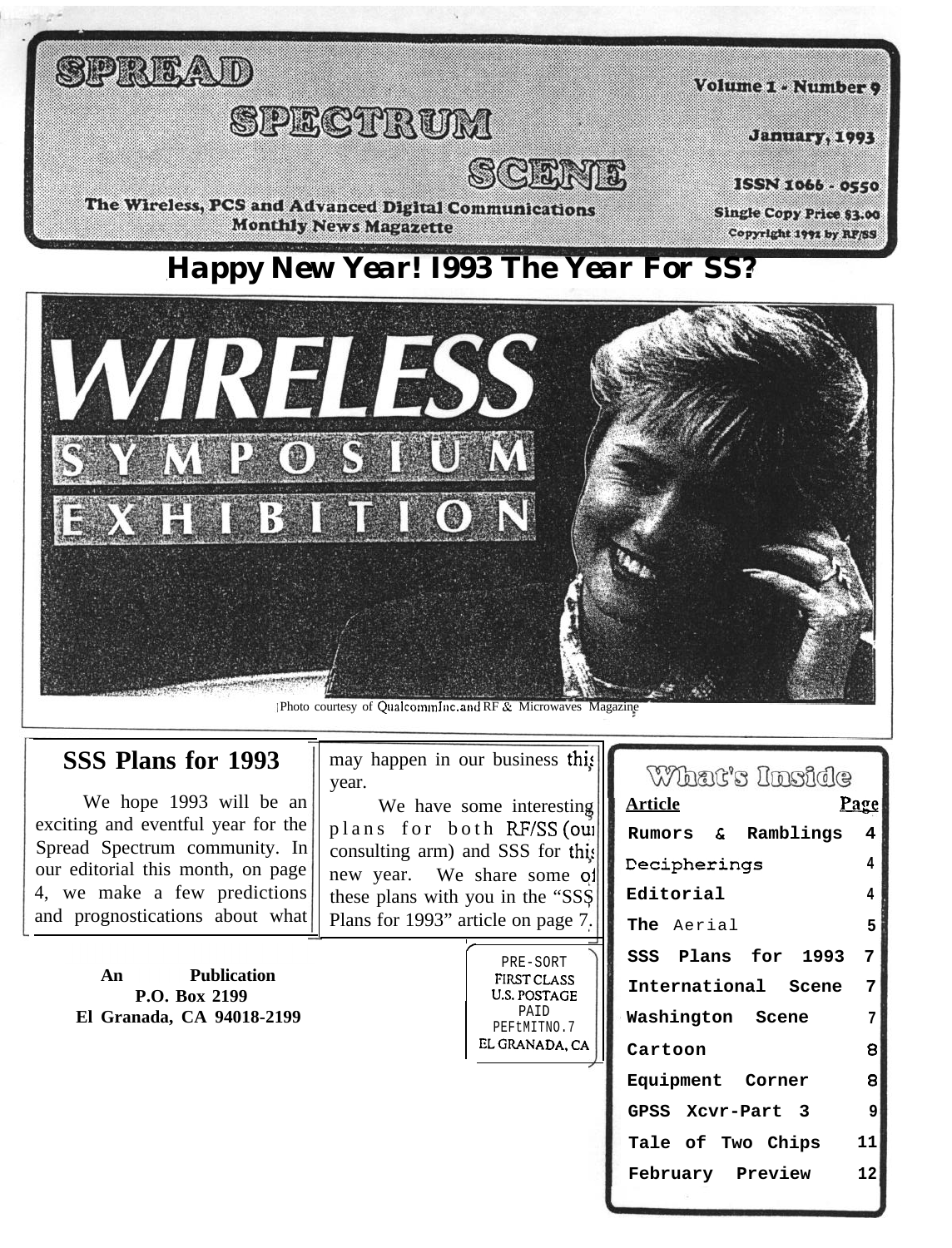This page contained only advertising and is now out of date!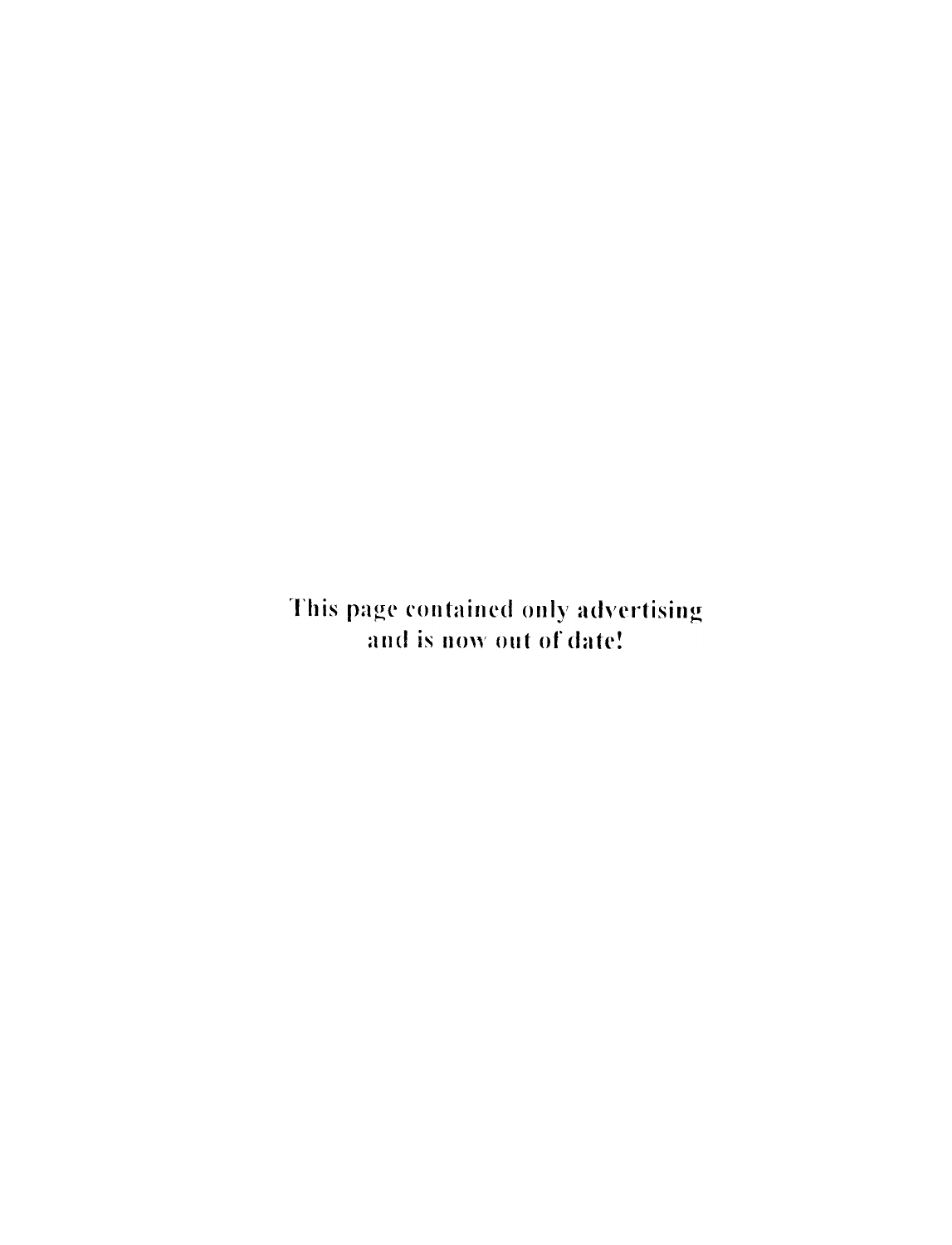This page contained only advertising and is now out of date!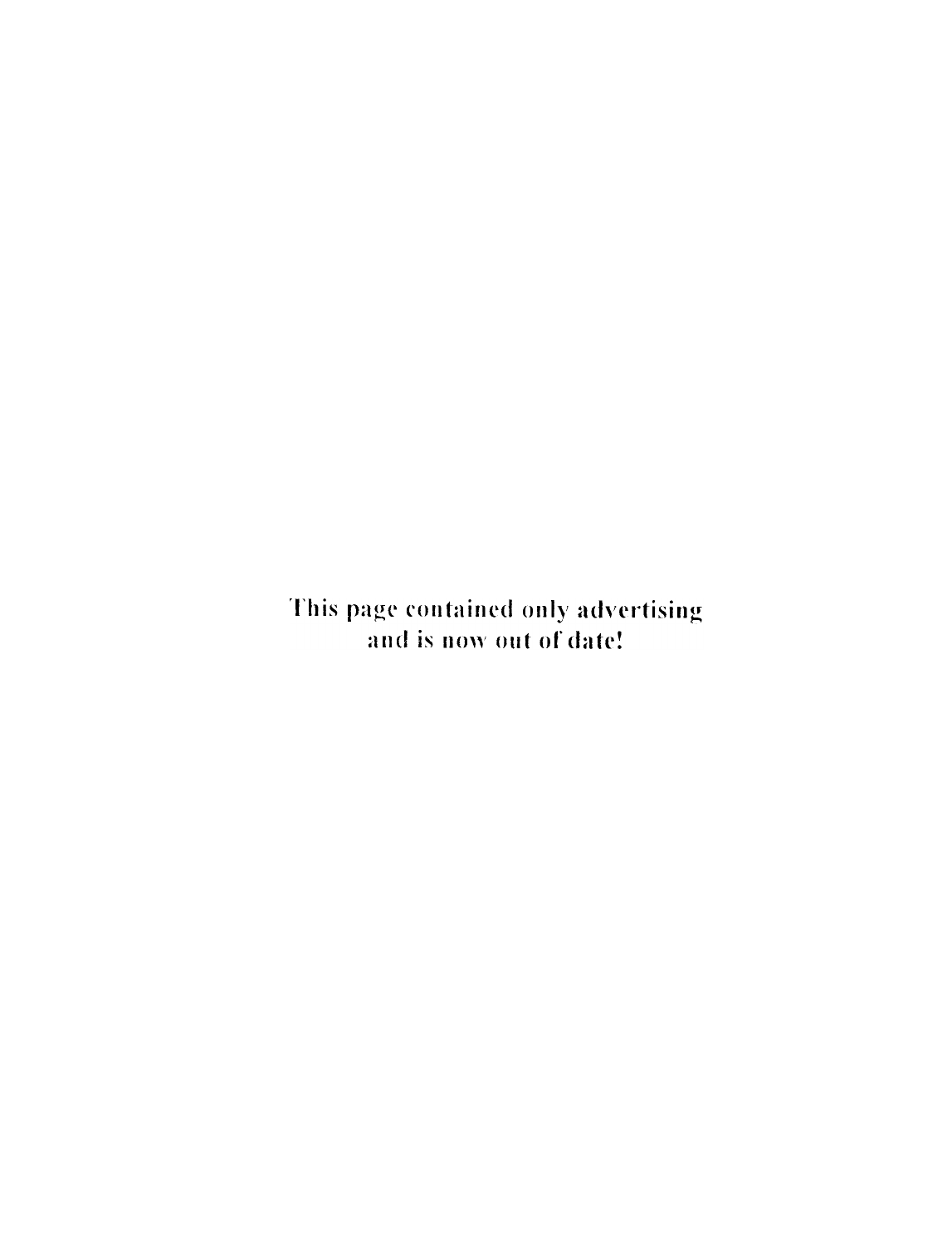**SPREAD** SPECTRUM SCENE **is dedicated to the Spread Spectrum professional and is committed to being the primary source for the latest news and information about the growth, regulation, and** OppOrtUnitieS **in this emerging science.**

**SSS provides a forum for publication of technical information, advertising, editorials, opinions, and news relating to the emerging fields of our coverage and emphasis. SSS Is a targeted circulation publication. We have chosen a distinguished cadre of the most important decision makers in this new industry to be the readers of SSS. SSS is sent by first class mail to this important cadre of industry "movers and shakers" each month. SSS can present your advertising message to the key designers, equipment developers, programmers, system integrators and end users in this new Industry. Call our 800 number Hotline to request a Media Kit**

**Editor & Publisher: Randy Roberts Editorial Consultants:** M. N. Roberts Contributors: Tom Diskin, Dan Doberstein, John Greene, Matthew Johnson, Peter Onnigian R&D Staff: Chris Kilgus

#### ISSN 1066 - 0550

Published by: RF/SS P. 0. Box 2199 El Granada, CA 94018-2199

**Telephone Numbers:** Voice: 415-726-6849 **FAX: 41 S-726-01 18**

**InternetNUCP Email: hithr@well.sf.ca.us**

#### **Advertising & Subscription Hotline:** Voice: **800-524-9285**

**SSS is published monthly and is available by subscription. You can receive a complimentary copy by sending us a self addressed 9 x 12 inch stamped (S.75 US postage) envelope.**

**Subscription Rates: 12 Months - US First Class Mail - \$49.95 12 Months - Foreign, AIR MAIL - ~70.00 US Funds**

#### Rumors & Ramblings

) Cirrus Logic Inc., Fremont, CA acquired Pacific Communication Sciences Inc. (PCSI) of San Die-\$0, last month. PCSI, another WA-Comm Linkabit spinoff, is a eading high tech supplier of European DECT and CT- 1,2 and <sup>3</sup> cordless/cellular telephones. ?CSI has long been known as a 'sleeper" in the SS business and a force to be reckoned with. They have many capabilities that **<sup>I</sup>** parallel Qualcomm's and their main engineering staff was also trained on the military projects that Linkabit pioneered. Cirrus PCS1 exhibited at the Wireless Expo -- but their booth was seldom manned. What gives?

@ Nippondenso of Carlsbad, CA did not have a booth at the Wire-' less Expo, but they left flyers around the registration area listing more than a half dozen openings for engineers and managers. ND did you know that you-can reach these folks directly through the pages of SSS at no cost?

8 Heard a good rumor .-- want to "leak" some info to your competition -- call our 800 number and we may print it!



EDUCATION IS WHAT SURVIVES WHEN WHAT HAS BEEN LEARNED HAS BEEN FORGOTTEN.

- **B. F. Skinner -**

**Don't miss an issue of Spread Spectrum Scene. Subscribe now!**

#### **EDHRORIAL** 1993 *Predictions and Prognosticntions*

1993 should be a great year for the SS community/industry. After several years of more or less lackluster growth, economic meandering and vendor shake-out, 1993 looks to be a very promising year. The new President will appoint a new FCC Chairperson and two other commissioners. We will have a new focus in the executive and legislative branches of government and with just a little luck we may even start to turn around this recession.

With this background I will look into my crystal ball and make a few prdictions about what is to come in this business in 1993:

(1) Look for several key SS hardware vendors (no names, or I'll probably be sued) to run into financial difficulties if they insist on selling SS equipment that cannot meet today's FCC part 15.247 rules.

(2) Look for more confusion, politicking and total lack of direction from Congress on legislation required to enable the PCN- /PCS business in this country.

(3) Look for the battle between RBOCS (regional Bell operating companies or "Baby Bells") and the cable companies to heat up in the US. Both sides will try to jump into the PCN/PCS business in some way.

(4) The FCC may start experimental licensing of un-used UHF TV channels to entities that want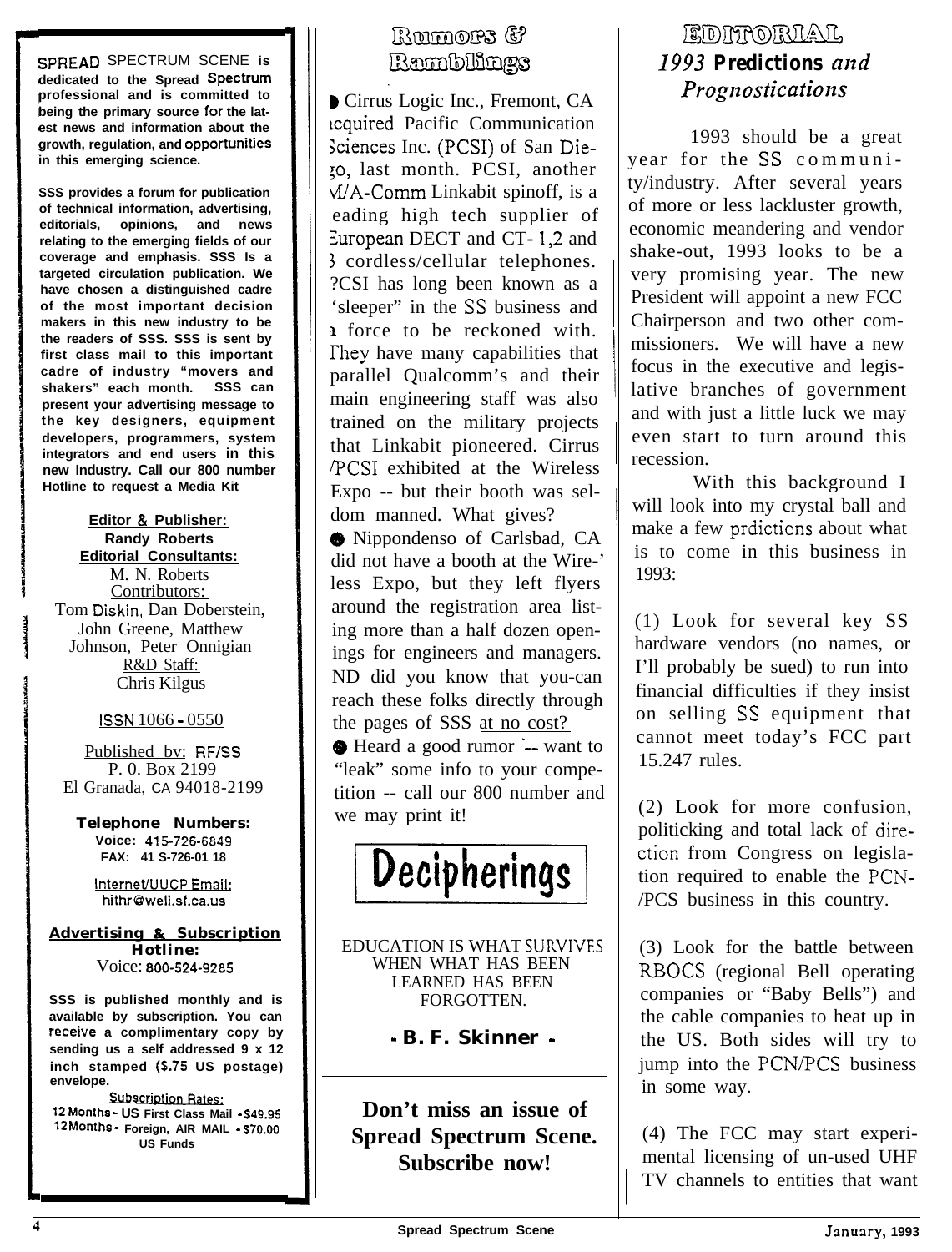to try new technologies out on the public. This prediction requires the FCC to proceed **rapidly** with **HDTV** standard setting, itself a rather risky business.

(5) <sup>I</sup>predict that the new wireless PDAs from Apple, EO and others will hit the market this year and go over like lead balloons.

(6) I predict the appearance of several new innovative SS wireless products on the market, that are targeted for the Industrial Segment of this marketplace. They will not only meet current FCC rules, they will be reasonably priced, widely available and fully functional when announced.

(7) I further predict that smoke mirrors, FM and advertising hype will continue in this business for some time. The users and buyers of SS hardware don't want it - but, just like the computer and software sides of our high tech<br>hiz this stuff is almost  $biz$ , this stuff is unavoidable.

 $(8)$  Finally, I predict that  $\mathfrak{a} \parallel \mathfrak{c}$ showdown and shakeout will star<sup>t</sup>|| . **; :** to form between those that hawk others who provide SS equipment cellular telephone technology i (like Motorola's ARDIS) am and services. I feel that pay  $b$ <sup>y</sup> the minute or by the byte technology is a consume:r deadend when SS is what our customers want and need. T**<sup>0</sup>** make SS the technology  $\mathcal{O}^f$ choice will require more than setting up groups like WinForum. It will take baptism by fire in the marketplace and Congressional/FCC action. Will we see it

in 1993 -- who knows? |<br>|-

### 7 *\*he Wireless Synzposirrnz and Exhibition Report*

Symposium and Exposition, Jan-**<sup>U</sup>**a t-y 12 through 15 at the San Jose Convention Center. It was the first show concerning the **V**vi ireless area to be held by RF **a**n id Microwaves magazine, part of Penton Publishing. We attended the Wireless

success -- with something like 2,500 paid attendees. I was a session chairman at the Friday morning PCS session of five paper: and attended every day of the **S?** low. RF & Microwaves maga**z:** ine and Mr. Jack Brown kindly made available a display area for **<sup>&</sup>gt; 0** ur seven foot by two foot SSS  $\leq$  || banner and allowed us to hand out sample issues and subscrip**t:**ion flyers. **F** beople picked up on SSS. Thank **4** 'ou one and all -- now let's gel **t** hose subscriptions and advertis ements in! The show was a great More than  $1500$ 

vendor display booths and some Seriously, with over 100 50 or 60 technical papers this  $\vert \vert$ , was the wireless show of 1993. in our opinion. This show will  $\vert \vert$ be hard to beat by any conferenc trying to cover wireless, PCS c<sup>r</sup> LAN/MAN/WAN happenings this year. Jack Brown did great job the first time out with this effort!

The conference digest will be published soon and should be available for purchase. Our ne: xt issue will summarize the most interesting papers.



b **Y** Peter Onnigian, P.E., W6QEU

0 vered antenna construction and erformance. This month we'll dis-:u ss the installation of Spread Specrum and other high frequency anennas, their supporting structures In d coaxial transmission lines to connect to the electronics. A good in stallation, done properly will in sure long term operation and prevent damage to the equipment. When it meets local building codes, it will help you in defending your firm against damage suits in court! In last months column we

#### Antenna Supports - Outdoors

stallations are identical. Only typical planning considerations can be 3 'utlined here. Perhaps the easiest n nethod of mounting is to put up a **0 =** galvanized steel pipe or aluminum **t** ube, to which the antenna is moun-**+** ed. Nearly all antennas for SS ap plications will easily mount to pipes **\** vhose diameter varies from 3/4 to  $\sim$  | | 1-1/2 inches. Not all antenna support in-

 $\epsilon$  | | plies 30, 40, and 50 foot telescopic Suitable pipe masts may be sbtained from Radio Shack or from Rohn Mfg, Peoria, IL. Rohn supgalvanized masts, complete with base plates, braces, guy wire assemblies, roof anchors, etc.

The antenna should be located with two important criteria in mind. First, it should be placed so as to have line of sight conditions to the other station with which communications are to be established. Secondly, the antenna must not have a very long coaxial transmission line run. This may be necessary in which event, larger size coaxial cable must be used to keep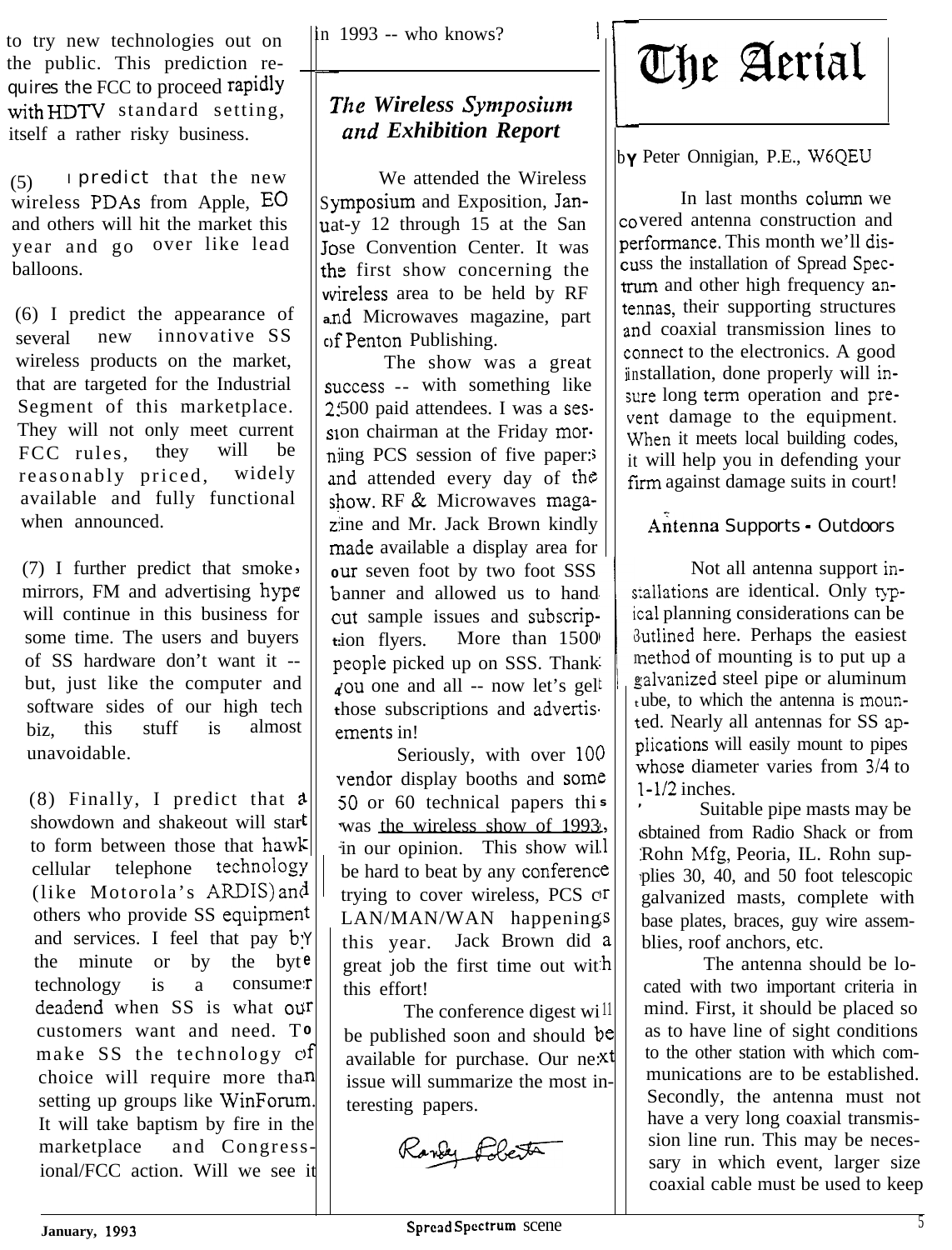the RF efficiency high.

#### **Indoor Installations**

For LAN or for short range, say less than five miles, between the LAN and the central station, the antenna may be placed indoors. A rather simple antenna installation is possible. Indoor installations have advantages such as lower cost and faster erection time. Such antennas can be placed between drop ceilings and the next floor. Existing vertical straps, pipe or even drop ceiling wires maybe used to hold the antenna in place and pointed in the right direction. Tests should be made as to the best Yagi pointing direction, as local reflections may be very strong.

#### Outdoor Installations

For outdoor locations, the roof is probably the best location. Sefore installing, it must be determined that a line of sight condition exists to the station to which communication is to be maintained.

Modern buildings have many suitable objects such as air conditioning, window washing, exhaust fan housings, which may be used to hold these Yagis. Some are good, while others are not. Don't attach anything on the roof until you have received permission, preferably in writing, to install the antenna? its support and coaxial transmission line. Working with the building manager is a must.

#### Installing Coax Cable

After the exact location of the antenna has been determined, its time to run the coaxial transmission line from the antenna to the electronics.

There is a correct way ant an **in-correct** way of uncoiling ant or Pulling coaxial cable. Nearly al

cable will be at least four tenths of an inch in diameter. The cable **I** )e turned on its axis as the cable **is** reeled out. It should not be played out so that the cable is twisted 360" each time one turn is removed from the reel. nust be reeled out. The reel must

1 roof unprotected. Run it through conduits. Use cheap PVC to protect 1 building manager will probably Don't run the cable on the the cable from mechanical abuse and from being under foot. The require you to run the cable in conduit. Because of the very small voltage [14.15 volts RMS] any sort of pipe or wood grating maybe used, and will meet the UBC, NEC, and other codes.

Cable running vertically should also be protected and supported by tying with plastic ties every two feet of height. Don't over tighten these, so as to dent the outer cable jacket.

Entry into the roof requires special precautions. Check with the building maintenance people or with a roofer, on the best way to accomplish this. Don't ever drop the cable on the outside of the building and make entry on the proper floor through a window!

Running coax inside the building is an art, not a science. The electrical, telephone, or air conditioning duct work may be used. In this event, you'll have to have coax which is flameproof, and meets fire codes. Beldon and others carry flame proof plenum cable in the popular sizes, such as 9913, which is excellent electrically as well as meeting this fire requirement.

#### **Connectors**

Either Type N or BNC cable connectors can be used. They can be mixed, that is a N at the antenna, and BNC at the radio end. If :ouplings must be made in the cable, type N males on the cables can mate to a common N female barrel to make the splice.

Environmental Considerations

Due to the maximum of four watts maximum radiated lower, there is no known ion-ionization hazard.

All outdoor exposed hardware should be of the stainless steel ype. Some antenna firms use all stainless steel hardware while others 30 not in order to cut costs. For a truly professional installation plated outdoor hardware on the antenna, or supporting structure, should be used.

In areas where icing occurs, the antenna wind load push plus ice coating increase niust be taken into consideration. The last thing you or your firm would like to hear is that your antenna blew down, and caused damage to personnel on the ground, or damage to property. Outdoor antenna installations are not places for in-experienced installation people. The support, guying and/or mounting must be done in. a good workmanlike manner.

When in doubt, especially on high rise buildings, consult a structural engineer and go over your plans with them. A couple of hundred dollars spent with structural people is wisely spent, when considering the alternative in our litigious times.

The writer has had experience with this sort of thing, which took over four years to legally resolve, cost thousands of manhours in hearings and depositions, and many thousands of dollars in legal fees. Be careful out there!

#### **Send your antenna questions to Peter Onnigian, c/o SSS**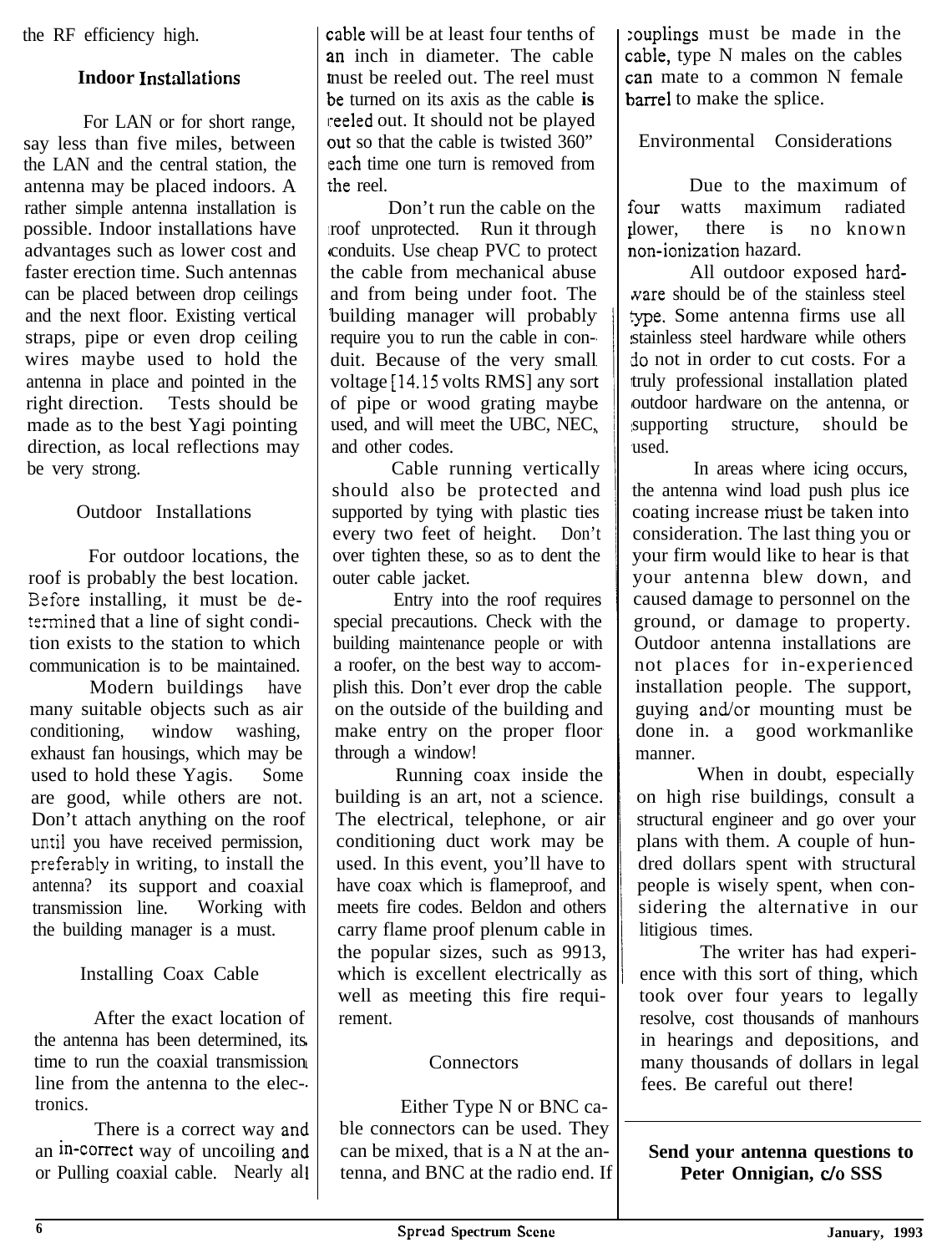#### **SSS Plans for 1993**

RF/SS and SSS have some new plans for 1993. RF/SS will be making some strategic alliances with one or more Bay Area engineering firms to further our product development and consulting practice. These alliances will allow RF/SS to more aggressively market our products and services. It may also allow some of RF/SS' associates to become a little busier than they are today. SSS plans to grow in coverage, monthly page count, technical content and readership.

Effective February 1, 1993 the domestic subscription price for SSS will increase to \$49.95. The Foreign Air Mail rate will also increase to \$70.00 (US funds). These rate increases are necessary to offset the costs of printing, postage, handling and administration. SSS will still no1 make any real money until (or if) we secure a steady stream o: advertisers.

SSS will be starting twc new columns in the February issue:

- (1) Ham Radio Happenings
- (2) Consultant's Comer

We have located a colum conductor for the second columr but still need someone to take o the "Ham" column -- anyone 01 there interested? If you are ju give me a call or drop me a notr

Finally, we plan to add part time Editor and Associal Publisher, as well as someone <sup>I</sup> help with advertising sales and<br>other administrative chore administrative chore Again if you're interested, ca' write or FAX.



International Scene

Mitsui Trading Company, Kinzoku and a new Los Angeles startup have announced the availability of a group of SAW (Surface Acoustic Wave) convolvers designed for SS applications. These devices and radios using them were shown at the Wireless Symposium and Exposition in San Jose.

@ Science News recently annaunced the discovery of the 32nd Mersenne prime number, the largest prime yet discovered. Mersenne primes have mathematical properties that make them interesting for PN code generation among other things.

• SRI International is sponsoring? yet another January Conference on subjects related to "wireless' and SS technology. To be held January 19-20 at the San Francis co Hilton, the "Portable Intelli gence Expo" will feature exhibit gence Expo will reature exhibits<br>by more than 50 companies and Dr. Tom Stanley, FCC Chief Engineer will give the Keynot e address. Call Mark Cummings at 415-326-6200 or FAX him at 415-326-5512 for more inform; L tion.

• Look for a report from Rusty Rushton, VE6TL, next month in SSS on the progress of the Ca lgary ham SS group.



Washington Scene

Apple Computer Inc.'s Newton Personal Digital Assistant continues to stir up the press. Apple has now signed partnership greements with R. R. Donnelley to provide travel-based applicaions using GeoSystem street naps and travel data; Motorola to provide a radio for Newton; and America Online to provide techn- $\partial \overrightarrow{Q}$  for future enhancements to Apple's AppleLink on-line infornation service. We think it's wonderful -- Apple continues to provide employment for misguided children who need little toys.

Seriously, and in all fairness to Apple, the Newton seems to be coming of age. Will anybody buy it? Will anybody use it? Will anybody care about Newton (beyond the press)? We don't think so -- but we could be wrong. You the readers, the consumers and the competition Apple will face will largely determine Newton's fate.



Apple Computer Inc.3 Newton Personal Digital Assistant is capable of wired or wireless communications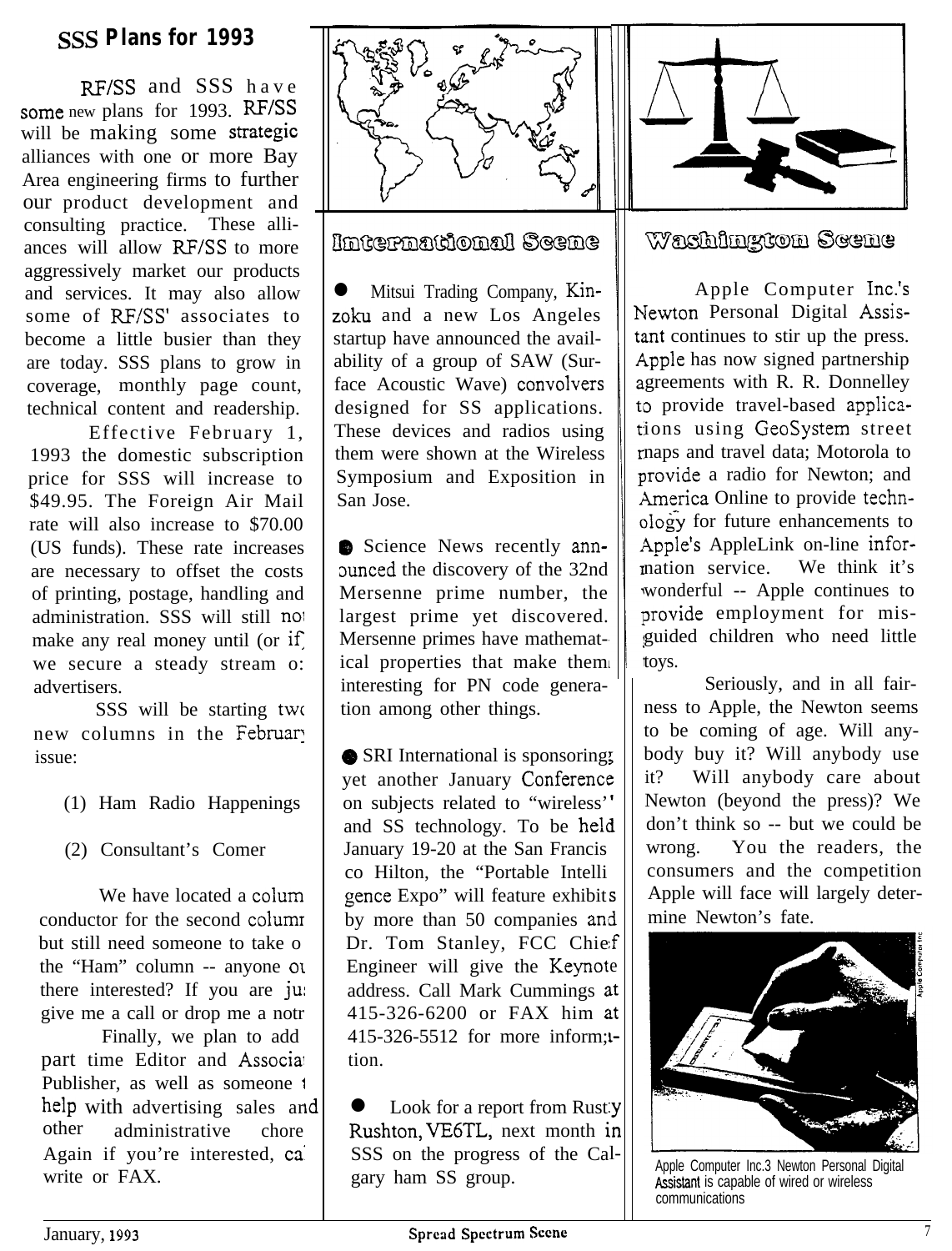### **Equipment Corner**

/

.

#### **by Chris Kilgus**

Electrical Engineers and Technicians have always used a variety of resources to obtain the parts for their projects. I started with ham radio at a young age in rural Kentucky. My link to the electronic parts world was tearing up old TVs and my Allied Radio catalog. I was always looking for the mailman. A local Radio Shack is a resource that is unappreciated by anyone who hasn't had to live without them. They are like 7-11 stores, you wouldn't do your grocery shopping there, but what would we do without them.

I have always been frustrated by distributors and reps who have their \$50 minimums and an unwillingness to provide small quantities for prototyping. I think that more and more, engineers are being required to locate their own parts. Every call to a distributer starts with the question about where you are calling from. After a wait, someone comes on the line and asks you where you are calling from. Ten minutes later you find they have the part but can't sell less than a tube of 62 or that they have a \$100 minimum. There has got to be a better way. There are some changes taking place and one of the best is Digi-Key Corporation (800-344-4539). They are aggressively providing a service to everyone who has struggled to find parts. They are the one stop shop for SMD parts,



"I don't think our newesf network configuration is going to work. All of our **transmissions** from Ohio seem to be coming in over  $m\bar{y}$  electric pencil sharpener."

There is a reasonable \$5 handling charge on orders less than \$25. a few more.<br>
You can't beat the surplus Designer kits are how you

You can't beat the surplus stores for a bargain, if you have  $\parallel$  really increase your productivity the time. Nuts and Volts has in the lab. Nothing wastes more many listings. The best surplus  $\parallel$  time than digging around in a store I've seen is Haltek in  $\vert$  box of resistors looking for a Mountain View, CA. (415-969- certain value and settling on 05 10). Right next door to them something that is "close enough." 05 10). Right next door to them is a great place to get Digi-Key has the kits and I racks and racks of prime HP and RF Generator  $(.1 - 990$  MHz w/

in small quantities. They are HPIB) for \$3400. Anybody who fast, have knowledgeable has looked into a synthesized operators, and no minimum. generator will know what a good<br>There is a reasonable \$5 handling deal that is. I think Test Lab has

reconditioned test equipment. recommend everyone get a  $1/8$ <br>Test Lab Co. (800-442-5835) has watt resistor kit and a disc Test Lab Co. (800-442-5835) has watt resistor kit and a disc<br>racks and racks of prime HP and capacitor kit. Inductors are more TEK equipment. One of the subtle, but I have found an guys there, Bill Pollard, will also  $\vert$  excellent kit from 3L Global locate hard to find stuff. My Electronics  $(813-343-2679)$ . For company picked up a HP8656A about \$40 they provide 64 values<br>RF Generator (1-990 MHz w/ from .1uH to 1000 uH, ten coils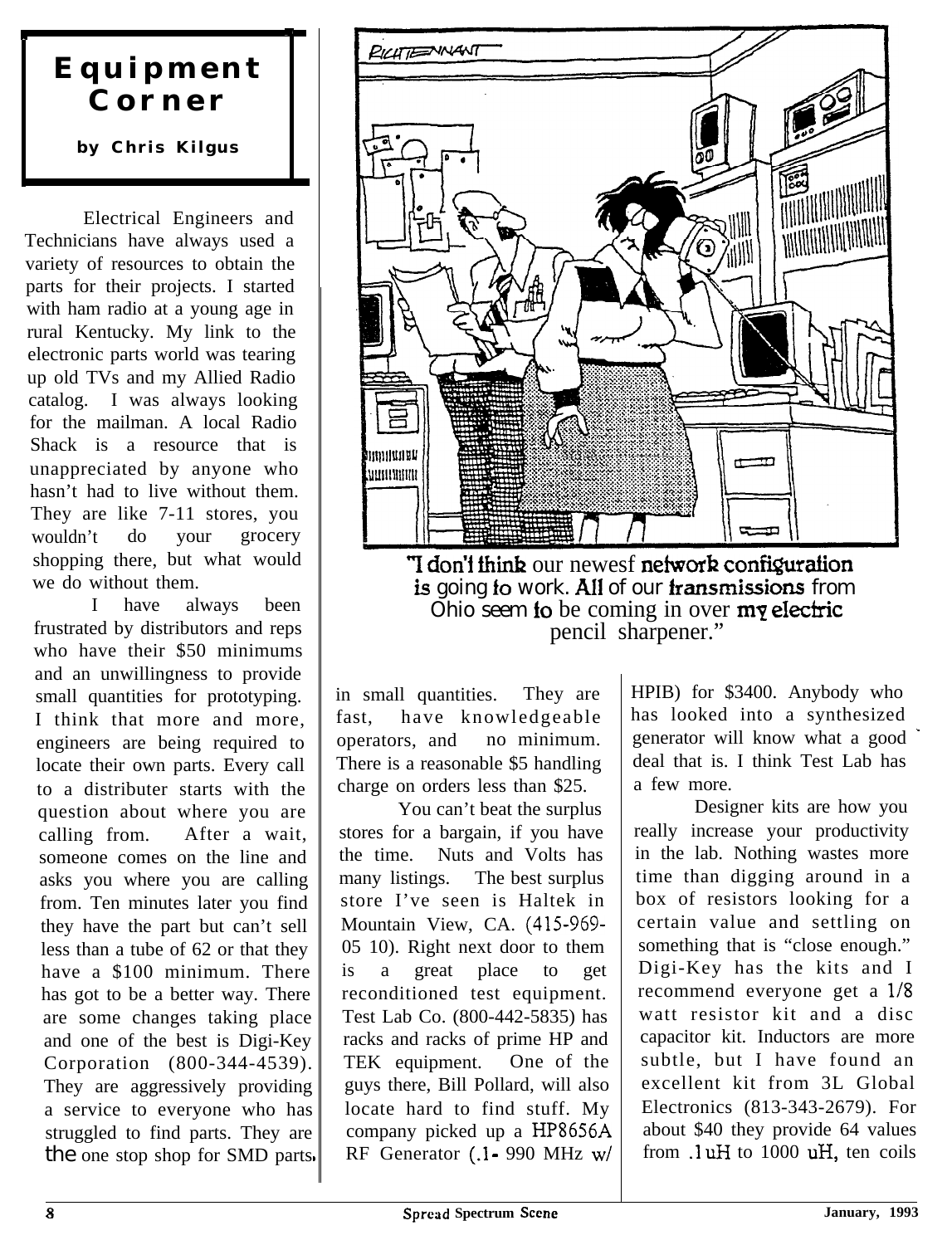per value. For SMD coils there **is no way** to beat the Cl00 Kit from Coilcraft (800-322~COIL). They have even supplied me with refills at no cost.

MY advice to all<br>electronic component component manufactures would be to provide designer's kits to engineers. That is the most effective way to get your parts designed into equipment.

While I am on my vender bandwagon, I would like to make a pitch for one more company, JAN Crystals (800-JAN-XTAL). They can provide you with crystals shipped the next working day for only \$15 extra per crystal. I have also used their \$7 deal where they ship in 3 working days. That service has kept many of my projects on schedule. Add this cost to their typical unit price of \$12, and you have a Blue Ribbon Vendor.

Any SSS reader that would like to give a vendor the recognition they deserve (positive or negative) send it along to me, cio sss.

Have you been to a good electronics trade show lately? I can't say I have. There was a large turn out at Wescon in LA a couple months ago, but I didn't come away excited. Many of the Exhibitors are interested in *jus* "running your card, so we car send you more information.' Well, sure enough, the information arrives months late by 3rd class mail. By that time I can't remember why I was interested in the first place. The most effective approach to getting a product out there is to offe samples. I think they are wasting their money on monogrammel golf tees and key chains. Advic

t o salespeople, if you hand out a business card attached to it. catalog make sure it has your

Wireless Symposium Exhibition at the San Jose Convention Center this month and I am 1 loping that this event breaks the RF is one of the few areas of electronic technology that is ( offering something new. I am 1 taking a workshop by Richard I will be attending the chain of boring shows. After all, Webb, "System and Receiver Design." Included with the course is a software package of analysis programs. I will review the course and software in an upcoming issue. They are also having a workshop by the renown expert on spread-spectrum systems, Dr. Jack Holtzman. Unfortunately, both workshops were scheduled for the same time slot and I could only attend one.

I will continue next month with more practical information that I hope you find useful.

### **A 16 kbs Full Duplex Spreaci Spectrum RF Data Link -- Part 3**

by Dan Doberstein, President DKD Instruments

#### Data Demod and Audio **Circuitry**

Last month we covered the code lock circuitry. This month we examine the data demodulator and the audio reconstruction using the CVSI demodulator.

A Costas Loop demodulator is used to recover the data from the  $455$  Khz IF Of course we must have cod lock before an IF would b

i ,55 KHz carrier has just the data r nodulation on it, the remaining dither modulation being r negligible. The incoming carrier i s first limited to remove any amplitude variation. Since the i nformation is carried in the PHASE of the carrier this ( operation does not destroy any ( data information. After limiting I it is split and sent to two present. Assuming code lock the identical phase detectors. Classic Costas loop demodulators use three, four quadrant, multipliers. This design approximates these multipliers with two phase detectors and one double balanced modulator. The Exar part XR22 11 contains two phase detectors, a VCO with 0 and 90 degree outputs, Input limiter and the Inphase limiter. The MC1496 does the chopper/modulator function. The two phase detectors compare the phase of the carrier with the VCO output, one at 0 degrees, the other at 90 degrees. Two channels are now present, the I or Inphase, and the Q or Quadrature. The Inphase channel carries the recovered data as shown in the timing diagrams.

The output of the phase detectors are lowpassed with the bandwidth approximately equal to the data rate. The inphase channel is now limited and sent to the MC1496. This limited signal is used to switch the output of the MC1496 from invert to noninvert state. Hence the chopper designation. To achieve this the MC1496 is used in its Double sideband, Suppressed carrier mode Essentially the Inphase channel affects only the SIGN of the MC 1496 output not its magnitude. The MC1496 outpu: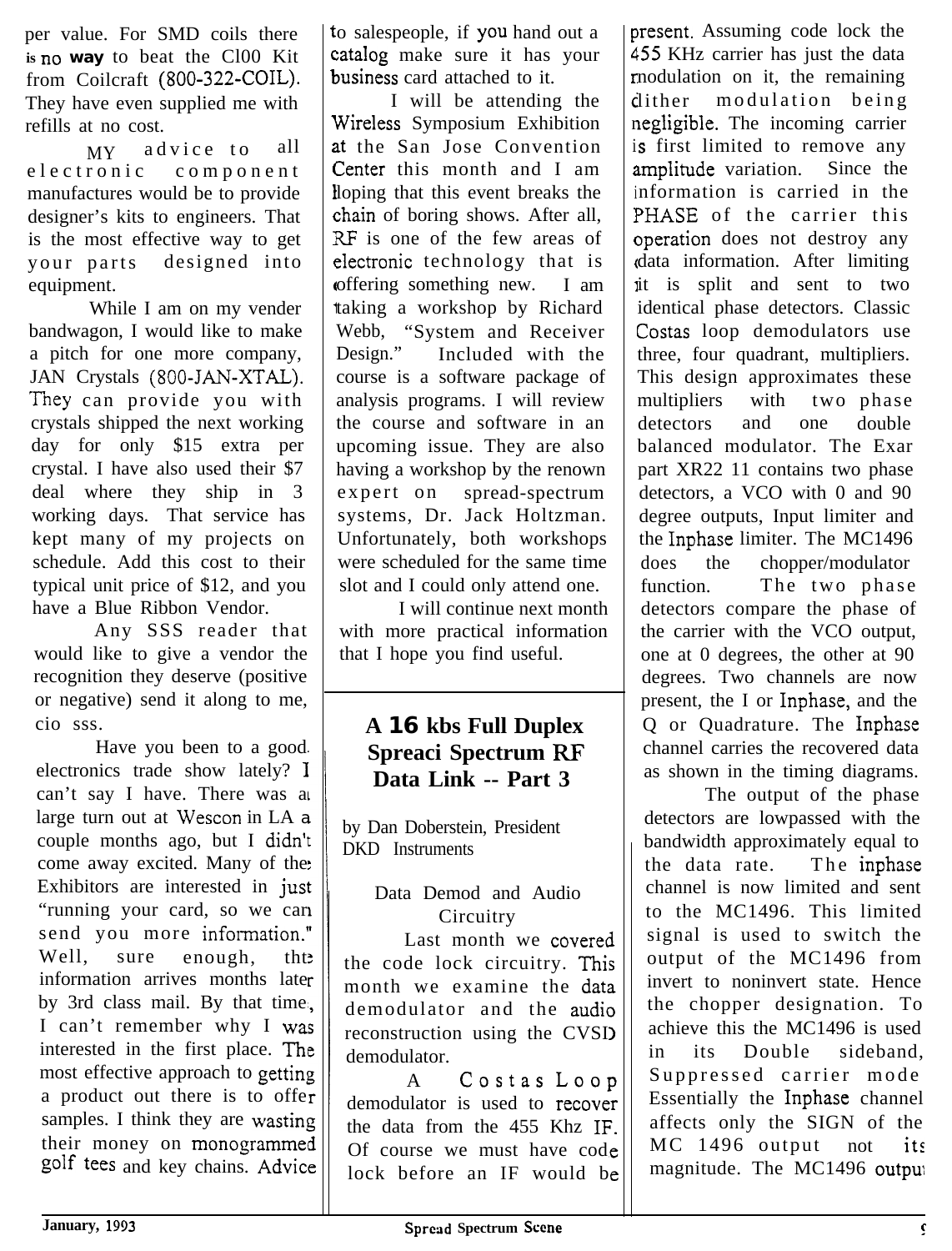is then lowpased by the Loop filter and passed to the **VCO** control point. The loop filter serves exactly the same function as the loop filter in a standard PLL. The Loop, Inphase and Quadrature filters are all single pole RC types. The Loop filter should have a time constant of about 2 to 10 msec.

The timing waveforms show operation assuming the loop has acquired the carrier, in other words the frequency error between the VCO and the IF is zero and the phase error is small. If there is any frequency offset between the free running VCO frequency and the IF (there always is!) a small DC bias level will exist at the output of the Loop filter to correct out this

constant frequency error. If this offset is to large, or changes with time i.e doppler shift caused by excessive receiver or transmitter relative movement, carrier acquisition will not be obtained or ,in the changing case, maintained. This "bias" is illustrated in waveform 6.

The CVSD demodulator is fed from the re-synced data and reconstructs the audio signal from the serial bit stream. The 16 kHz clock is only valid when the we have code lock condition. Without code lock the 15 kHz clock will not be synchronous with the transmitted data clock. One of the primary advantages to coherent Direct sequence systems is that data clock synchronism is achieved simultaneously with code lock. Continuously Variable Slope Demodulator/Modulator converts the audio signal efficiently to and from a low bit rate serial data streams. It also does another important job by insuring a changing bit stream during "quiet" periods. Excessively long strings of all ones or zeros can create problems in receiver operation. Next month we finish up this design article with some thoughts on microprocessor interface for code selection, a serial data interface and using the Fujitsu dual PLL MB 15 19 instead of the Motorola MC145168, as well as a "hints and kinks" section for those of you brave enough to n-y out some of these - The MC3417 ideas.

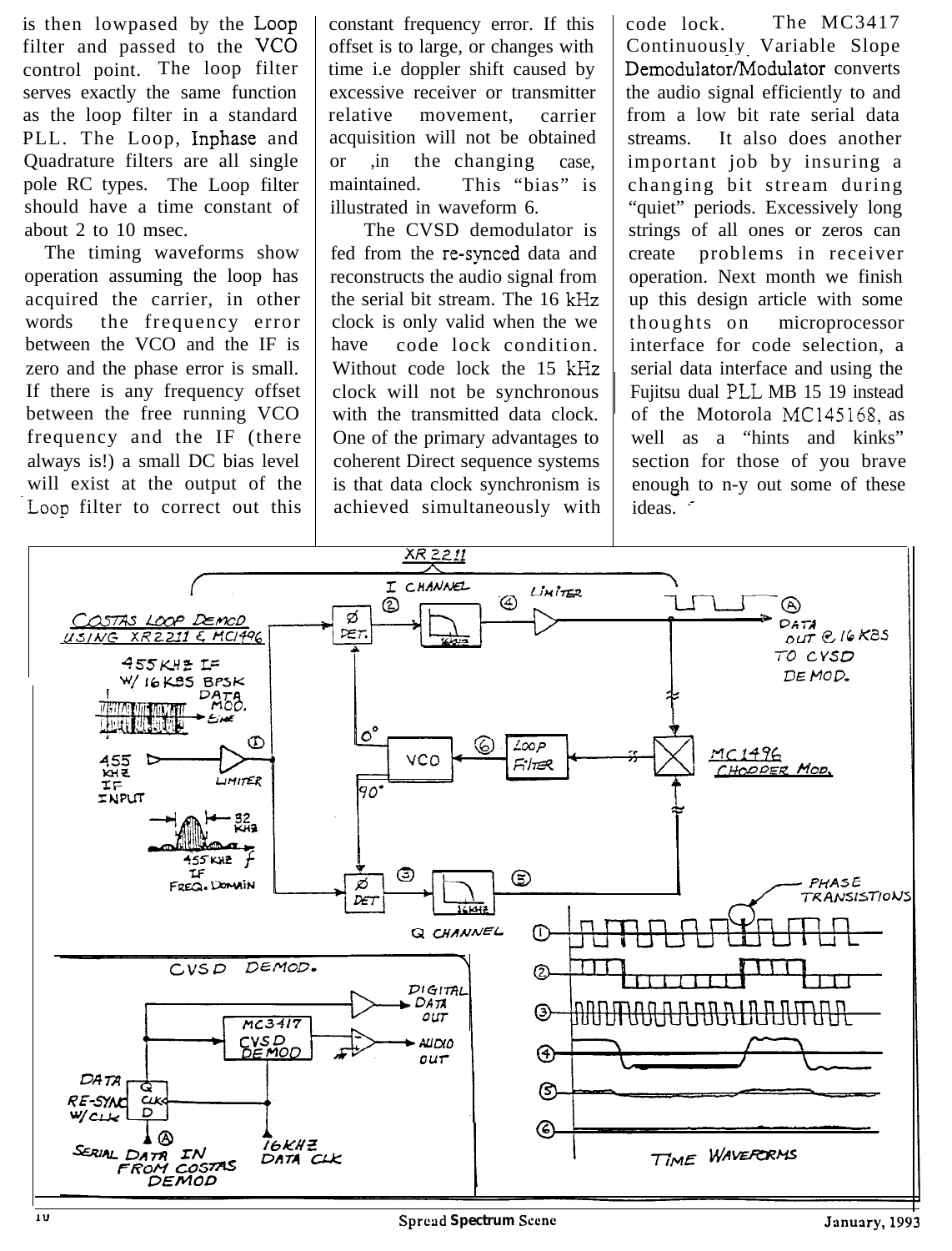### **A Tale of Two Chips**

by R. H. Roberts, Director RF/Spread Spectrum

My apologies to Charles Dickens for the play on words in the title -- but, this article will describe two radically different chips that can be very useful in SS equipment designed for the 915 MHz, FCC Part 15, ISM band. In this the first part of this article I will describe the Motorola MC13 176D IC. In the second half of the article (to appear next month) I will describe the Pacific Monolithics PM-TRl **00** 1 Gallium Arsenide cellular telephone transceiver chip.

The Motorola MC13176D Silicon IC is finally here! The chip's pinout and block diagram is shown in the figure to the right. I've waited for it for nearly two years. You may have trouble getting a hold of production quantities of the chip (it's very popular) but samples should be obtainable, easily.

The MCl3176D -is de. scribed by Motorola as a "UHE FM/AM Transmitter" IC. I havt used only the surface mountet plastic packaged "D" suffix parts In quantity these little guys sell for under  $$2.00 - a$  real buy! A sister part, the MC 13 175, is also available. The only real differ ence between the two parts is th e internal frequency divider ratio used to compare the internal UHF VCO to the reference frequency. The '175 uses a divide by  $8$ , while the '176 uses a divide b Y 32. I favor the  $176$  for use at 915 MHz because you can use inexpensive, nominally 30 MH [z overtone crystals as the frequency reference.



This nifty chip is ver<sup>ly</sup> useful for low power transmitter S, eceiver local oscillators, low power test signal sources and a nost of other uses. The chip can be both amplitude and frequency modulated, internally. Just add an outboard doubly balanced mixer and you can apply BPS K PN modulation for direct s equence. Use a DDS or frequency synthesizer for the reference in stead of a crystal and you've got a frequency hopper -- need I say more?

Motorola supplies a little development board designed to get you on the air quickly with this chip -- call them, they are there to help!

RF/SS has designed this chip into several recent applications. Our customers love the chip and it's highly simplified support circuitry. This chip truly makes possible a variety of 10% power, low cost applications thai were heretofore impossible.

In a typical application a 3.3 to 3.6 VDC, the chip draw: only about 35 milliamperes wher

ctive, and can be powered down in standby to next to nothing. You can easily get a few milliwatts of RF power output at 915 MHz, more at lower frequencies.

are possible with a small mod-I think switched crystals ification to this design, so that a till function transmitter excir er/receiver local oscillator can be lone with only a handful of parts. We are using this chip in a variety of Part 15 devices. without any amplification for both transmit and receive and almost sware by it's reliable, repeatable performance.

1 Motorola supplies a 32 page application note (Rev. C -dated  $9/18/91$ ) for this part -- be sure you ask them for a copy of it! It will help overcome any doubts you may have about this part. It will also show several other example circuits using the device that you may find interes: ing.

The schematic on the next page is a typical application circuit that we came up with after studying Motorola's literature. The circuit is a straightforward application of the chip in FM mode using a 30 MHz, third overtone crystal reference. The circuit easily deviates 10 kHz peak at audio rates at 915 MHz. Remember you are modulating outside the PLL's loop bandwidth in this application -- so limit the low frequency end of your modulation, otherwise you may unlock the PLL!

I have run several experiments, and blown up a few parts, trying to power the chip down and trying to AM it -- be careful! The chip works on microampere levels of control current -- I'm not used to that!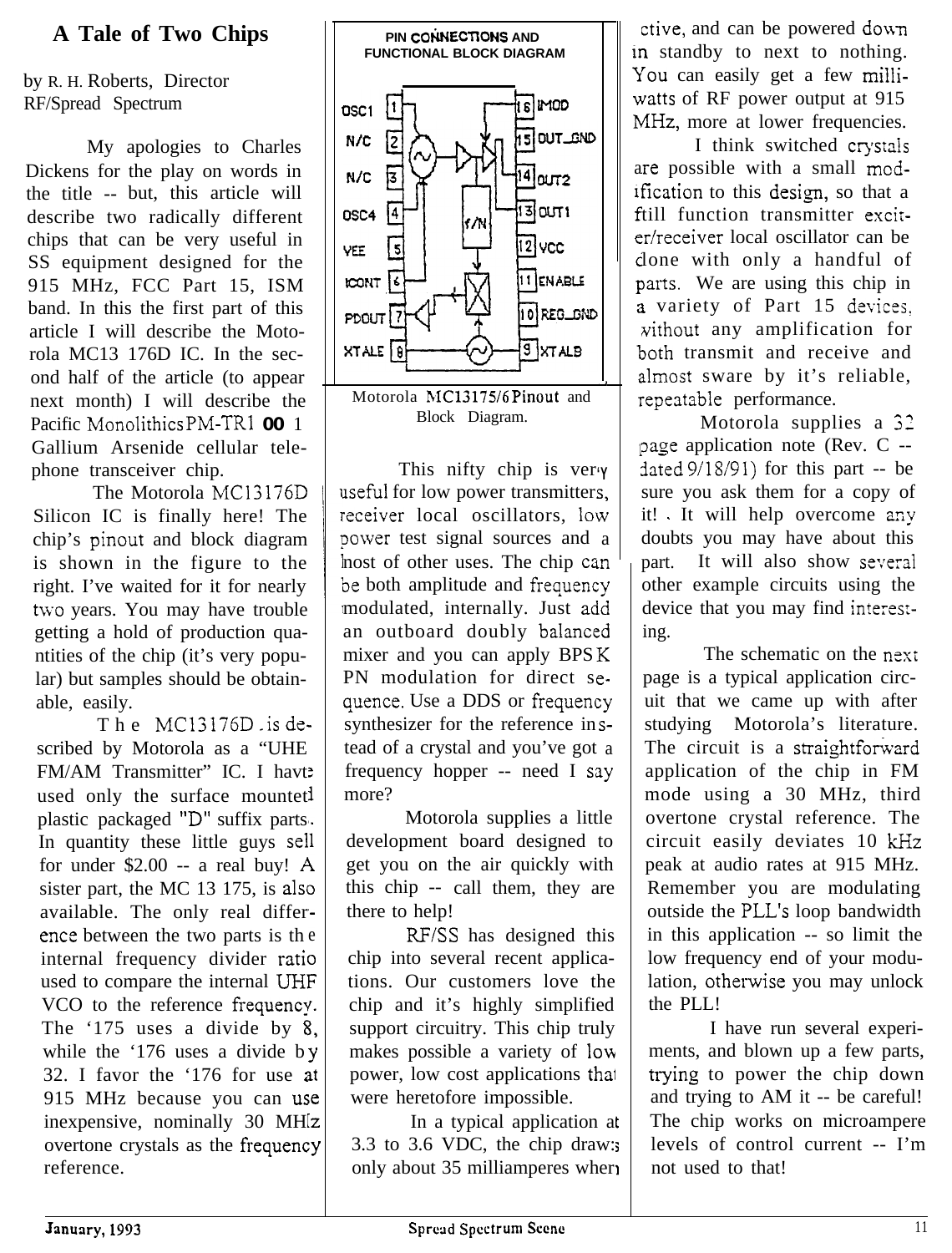### *Jnnouncing:*

# The 1992 SSS Anthology <sup>A</sup>*Complete, indexed reprirll of uI1 <sup>1992</sup>*

*SSS issues* Available in a Special "Pre-Print" Edition

Order # AN-2: only \$17.95 plus  $$3.00$  Shipping & Handling

**Published by RF/SS 1-500-524-9255 415-726-6849**

 $P.0$  Box 2199 El Granada, CA 94018-2199

The schematic below is built on a two sided PCB, with both "ground" and Vcc "ground planes." Motorola's application note uses the same technique. This microstrip construction seems to work well with these small SMT parts at 900 MHz. No other special precautions are needed to use the MC13176D. Use good quality chip caps, resistors and the L3 coil. Coil Ll is hand wound of 24 or 26 gauge, silver plated solid copper wire, air core, wide spaced. The only RF tuning required is to squeeze or stretch Ll to achieve a reliable lock with chip's on-board VCO.

Good luck using this part! Please send us any feedback you may have. More next month on PM's GaAs chip alternative.

#### February Preview

Second Half; "A Tale of two Chips," highlights Pacific Monolithic's PM-TR 1001 GaAs cellular phone chip.

Interesting: More on DSP, HDTV, The Aerial and our other regular features.

Tutorial: Finally, the long awaited continuation of Technical Tricks - this time with the scoop on correlators.

News: Latest news on Spread Spectrum regulatory, new products and reports on the latest wireless symposiums.